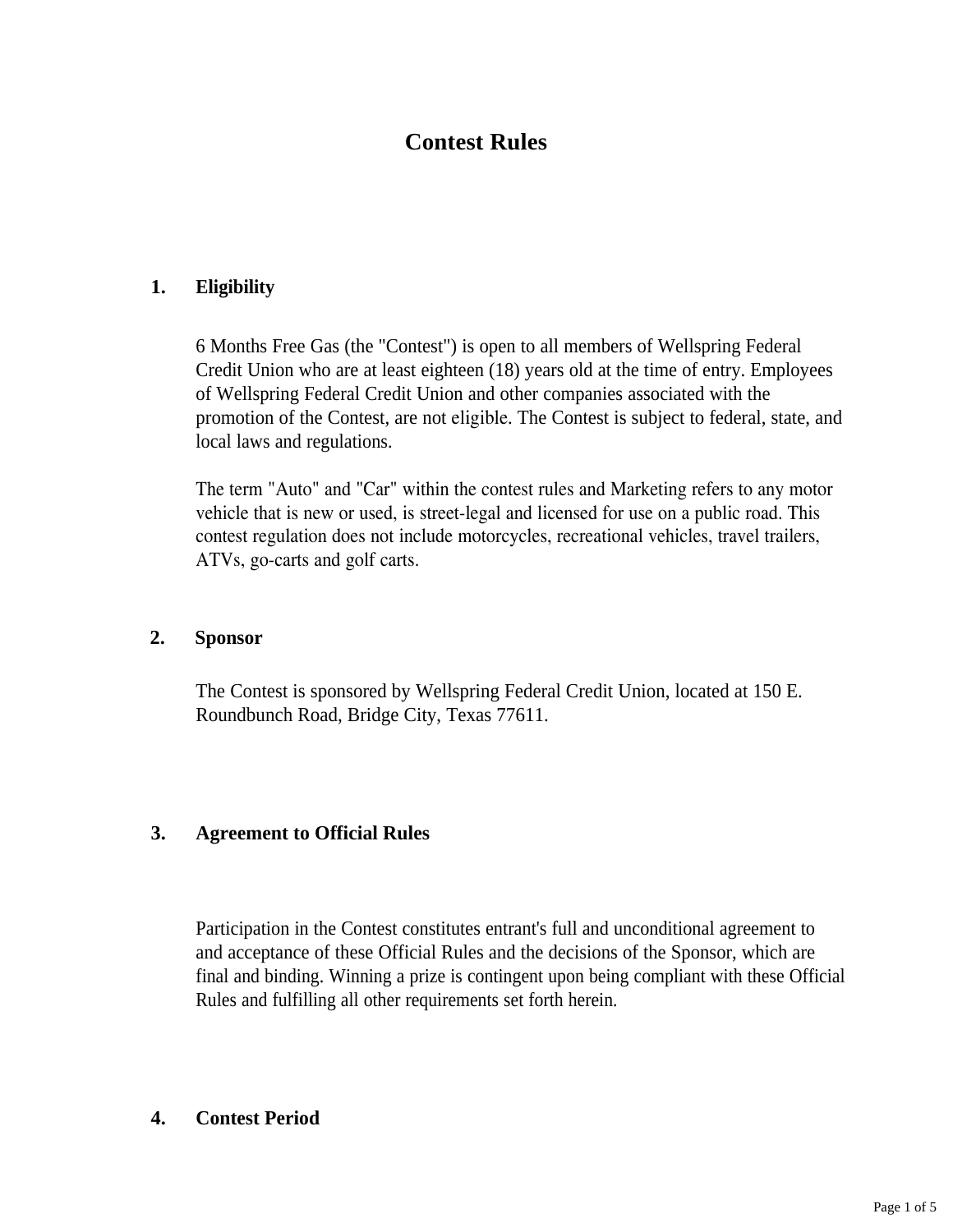The Contest begins on May 01, 2022 and ends on June 30, 2022 (the "Contest Period"). Entries that are submitted before or after the Contest Period will be disqualified. Submissions will be accepted for the duration of the Contest using any of the following methods:

> Approval of qualified loan through physical branches Approval of qualified loan through on-site applications

## **5. How to Enter**

On-Site**:** Qualified member with approved credit, must finance an auto loan with Wellspring Federal Credit Union between May 1, 2022 and June 30, 2022. This excludes Share Secured loans and Credit Cards.

Online**:** This method of entry will be available by visiting our website (https://www.wellspringcu.com/loans/personal-loans/auto-loans.html).

Limit one (1) entry per qualified loan during the Contest Period, regardless of method of entry. All entries become the property of Sponsor and will not be acknowledged or returned.

#### **6. PrizeDrawing**

On or about July 01, 2022, the Sponsor will select potential winners in a random drawing from among all eligible entries received. The odds of being selected depend on the number of entries received. The Sponsor will attempt to notify the potential winner via telephone or email on or about July 01, 2022. If the potential winner cannot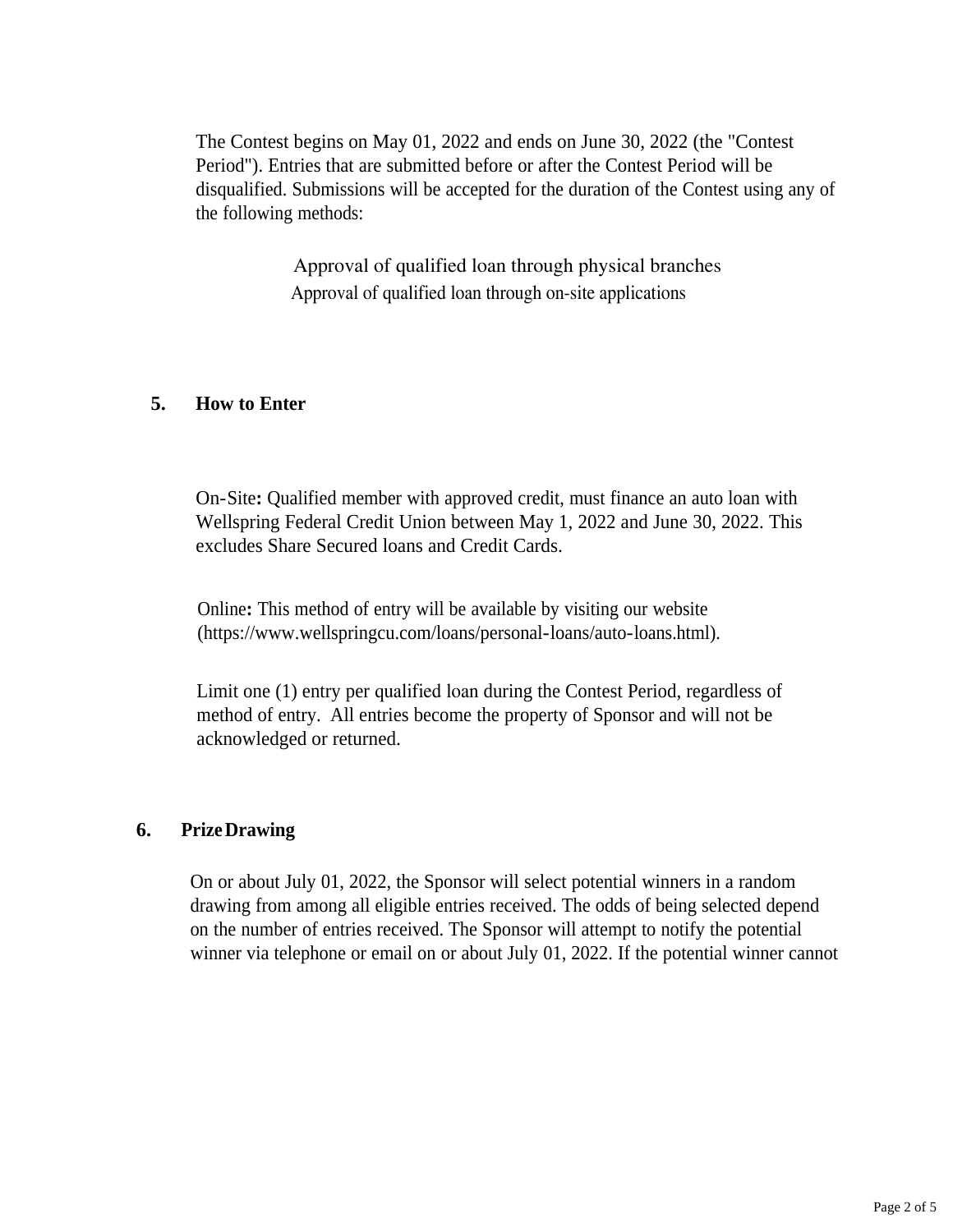be contacted within five (5) calendar days after the date of the first attempt to contact him/her, the Sponsor may select an alternate potential winner in his/her place at random from the remaining non-winning, eligible entries.

# **7. Winner Notification**

The potential winners will be notified by email, mail or phone. If a potential winner cannot be contacted, or fails to submit the Declaration of Compliance within the required time period (if applicable), or prize is returned as undeliverable, potential winner forfeits prize. If the potential winner is at least 18 but still considered a minor in his/her jurisdiction of residence, Sponsor reserves the right to award the prize in the name of his/her parent or legal guardian, who will be required to sign the Declaration of Compliance on the potential winners behalf and fulfill any other requirements imposed on winner set forth herein. Potential winners must continue to comply with all terms and conditions of these Official Rules, and winning is contingent upon fulfilling all requirements. In the event that a potential winner is disqualified for any reason, Sponsor will award the applicable prize to an alternate winner by random drawing from among all remaining eligible entries. Only three (3) alternate drawings will be held, after which the prize will remain un-awarded. Prizes will be fulfilled approximately 8- 10 weeks after the conclusion of the Contest.

## **8. Prizes**

6 Month Free Gas - equivalent to \$200.00 a month for 6 months- a check will be awarded to winner in the amount of \$1,200.00. "Winner" is defined as all owners of collateral attached to the selected entry.

#### **9. General Conditions**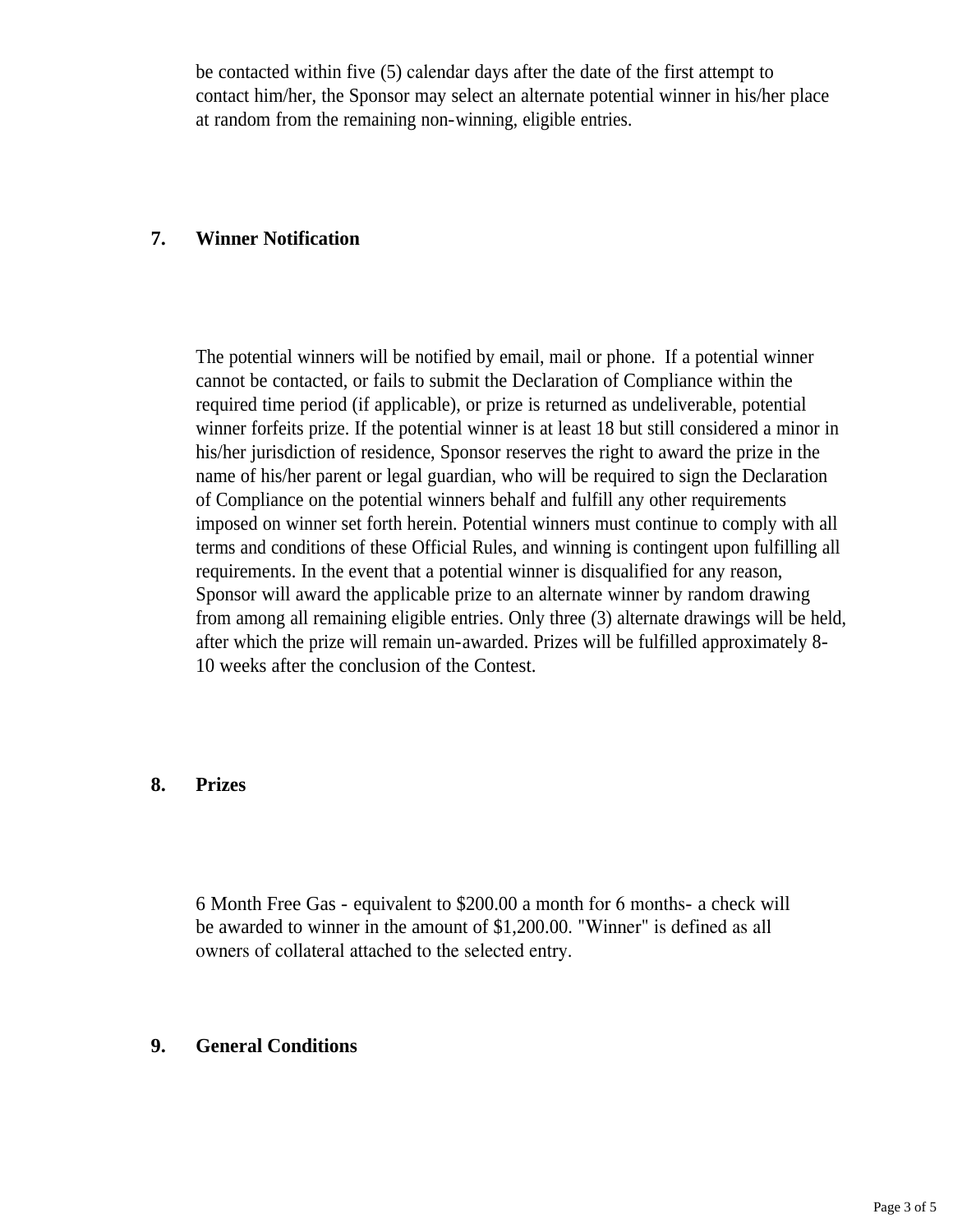In the event that the operation, security, or administration of the Contest is impaired in any way for any reason, including, but not limited to fraud, virus, bug, worm, unauthorized human intervention or other technical problem, or in the event the Contest is unable to run as planned for any other reason, as determined by Sponsor in its sole discretion, the Sponsor may, in its sole discretion, either (a) suspend the Contest to address the impairment and then resume the Contest in a manner that best conforms to the spirit of these Official Rules or (b) terminate the Contest and, in the event of termination, award the prize at random from among the eligible, non-suspect entries received up to the time of the impairment. The Sponsor reserves the right in its sole discretion to disqualify any individual it finds to be tampering with the entry process or the operation of the Contest or to be acting in violation of these Official Rules or in an unsportsmanlike or disruptive manner. Any attempt by any person to damage the website or undermine the legitimate operation of the Contest may be a violation of criminal and civil law, and, should such an attempt be made, the Sponsor reserves the right to seek damages (including attorney's fees) and any other remedies from any such person to the fullest extent permitted by law. Failure by the Sponsor to enforce any provision of these Official Rules shall not constitute a waiver of that provision.

#### **10. Release and Limitations of Liability**

By participating in the Contest, entrants agree to release and hold harmless the Sponsor, and each of their respective parents, subsidiaries, affiliates, advertising and promotion agencies, other companies associated with the Contest, and each of their respective officers, directors, employees, shareholders, representatives, and agents (the Released Parties) from and against any claim or cause of action arising out of participation in the Contest or receipt or use of the prize (including any travel or activity related thereto), including, but not limited to: (a) any technical errors associated with the Contest, including lost, interrupted or unavailable Internet Service Provider (ISP), network, server, wireless service provider, or other connections, availability or accessibility or miscommunications or failed computer, satellite, telephone, cellular tower or cable transmissions, lines, or technical failure or jumbled, scrambled, delayed, or misdirected transmissions or computer hardware or software malfunctions, failures or difficulties; (b) unauthorized human intervention in the Contest; (c) mechanical, network, electronic, computer, human, printing or typographical errors; (d) application downloads, (e) any other errors or problems in connection with the Contest, including, without limitation, errors that may occur in the administration of the Contest, the announcement of the winner, the cancellation or postponement of the event and/or the flyover, if applicable, the incorrect downloading of the application, the processing of entries application downloads or in any Contest-related materials; or (f) injury, death, losses or damages of any kind, to persons or property which may be caused, directly